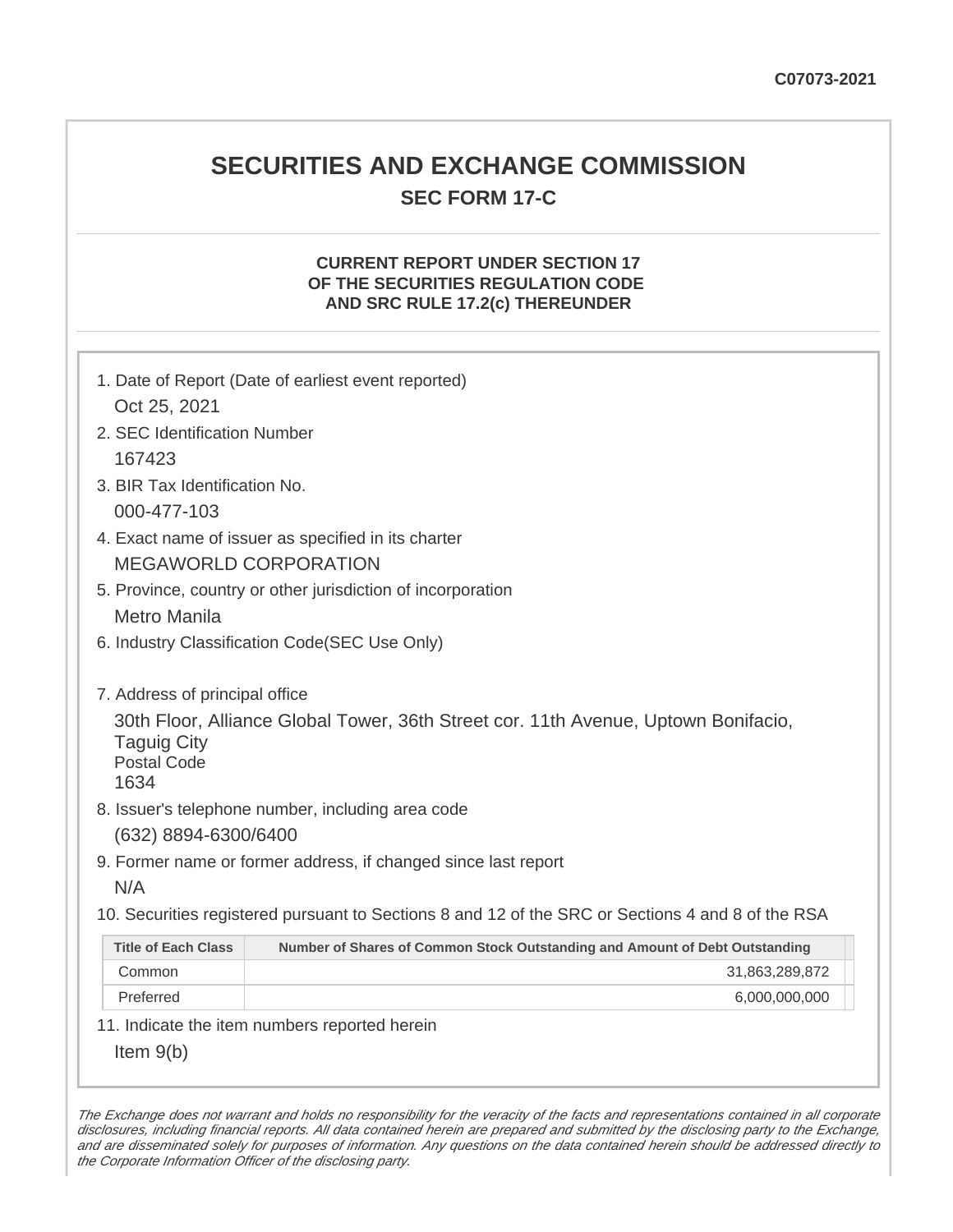

# **Megaworld Corporation MEG**

**PSE Disclosure Form 4-31 - Press Release References: SRC Rule 17 (SEC Form 17-C) Section 4.4 of the Revised Disclosure Rules**

**Subject of the Disclosure**

Press Release: " MEGAWORLD'S OFFICE LEASES UP 12% DURING FIRST 9 MONTHS OF 2021"

**Background/Description of the Disclosure**

Please see attached Press Release.

**Other Relevant Information**

None

**Filed on behalf by:**

| <b>Name</b>        | Anna Michelle Llovido |
|--------------------|-----------------------|
| <b>Designation</b> | Corporate Secretary   |
|                    |                       |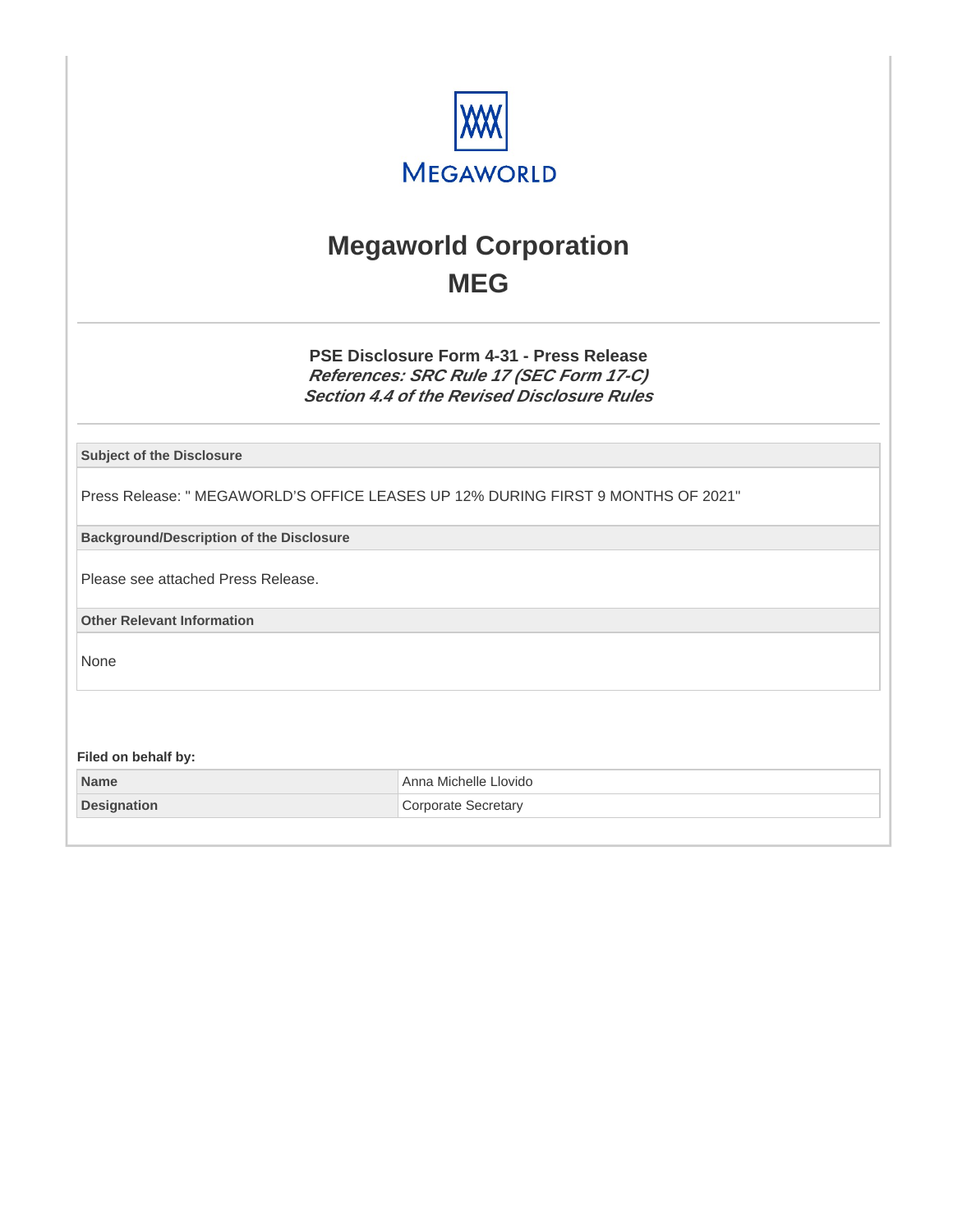### **SECURITIES AND EXCHANGE COMMISSION SEC FORM 17-C CURRENT REPORT UNDER SECTION 17 OF THE SECURITIES REGULATION CODE AND SRC RULE 17.2 (c) THEREUNDER**

#### 1. **October 25, 2021** Date of Report

- 2. SEC Identification Number: **167423** 3. BIR Tax Identification No: **000-477-103**
- 4. **MEGAWORLD CORPORATION** Exact name of Issuer as specified in its charter
- 5. **Metro Manila** Province, Country or other jurisdiction of incorporation or organization
- 6. (SEC Use Only) Industry Classification Code
- 7. **30th Floor, Alliance Global Tower 36th Street cor. 11th Avenue Uptown Bonifacio, Taguig City 1634** Address of principal office
- 8. **(632) 8894-6300/6400** Issuer's telephone number, including area code
- 9. Securities registered pursuant to Sections 8 and 12 of the SRC or Sections 4 and 8 of the RSA

Title of Each Class Number of Shares of Stock Outstanding

| Common    |  |
|-----------|--|
| Preferred |  |
| Total     |  |

**Common 31,863,289,872 Preferred 6,000,000,000 Total 37,863,289,872**

#### 10. **Item 9(b)**

Please see attached Press Release.

### **SIGNATURE**

Pursuant to the requirements of the Securities Regulation Code, the Issuer has duly caused this report to be signed on its behalf by the undersigned hereunto duly authorized.

## **MEGAWORLD CORPORATION**

Issuer



 **DR. FRANCISCO C. CANUTO** Senior Vice President and Corporate Information Officer October 25, 2021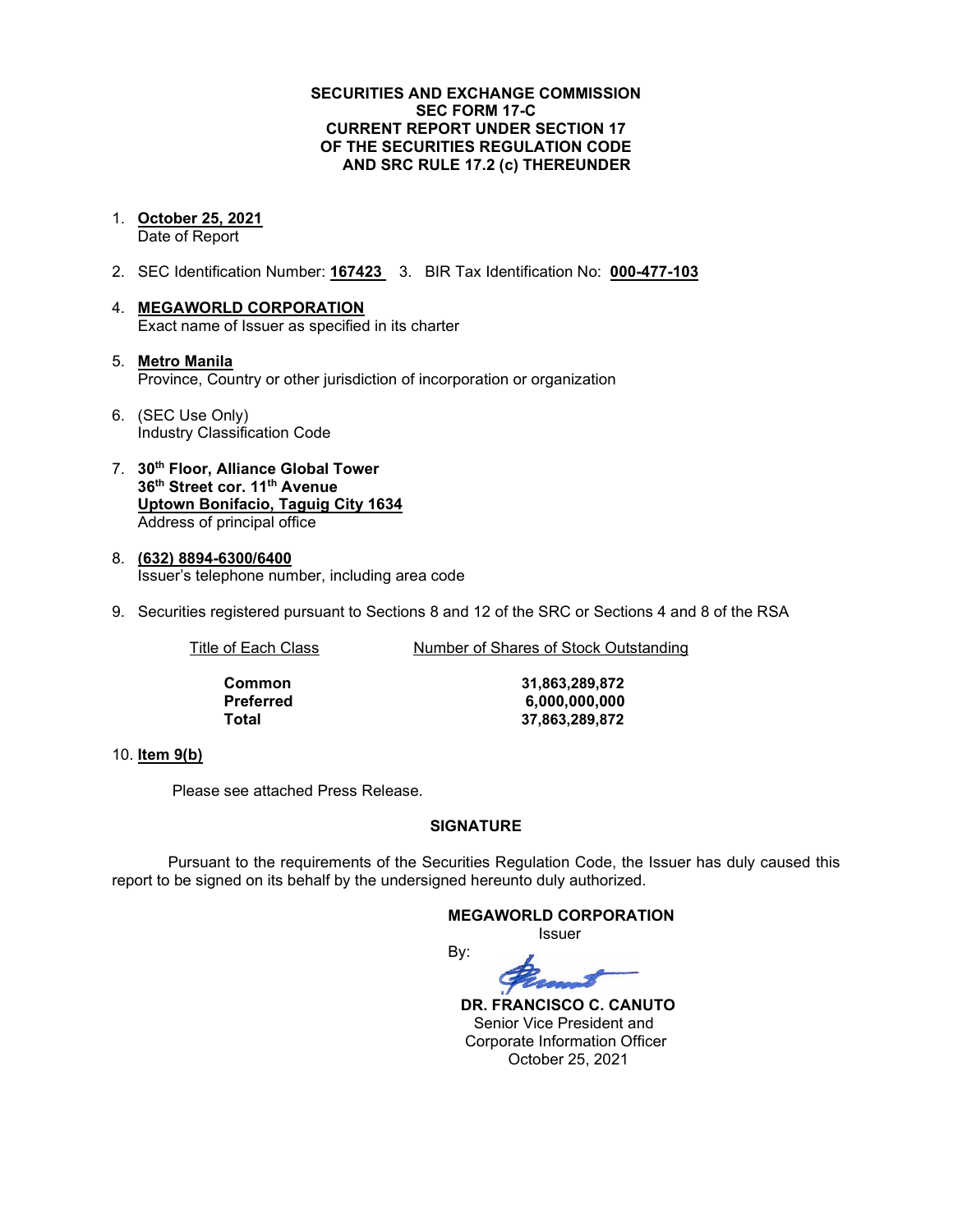

# **MEGAWORLD'S OFFICE LEASES UP 12% DURING FIRST 9 MONTHS OF 2021**

*MANILA, Philippines, October 25, 2021 –* Megaworld Premier Offices, the office leasing arm of township developer Megaworld, grew its office lease target by 12% during the first nine months of 2021 even amid the pandemic restrictions imposed during the period.

Office take-ups reached 214,000 square meters during the first three quarters, pulling away from the modest target of 191,000 square meters, which is what was achieved during the same period last year.

Thirty six percent (36%) of these leases were new deals mostly in Uptown Bonifacio, McKinley Hill, Southwoods City, and Davao Park District. Around 79% % of these new sign-ups are from the IT-BPM sector (Information Technology and Business Process Management).

Other new lease transactions were also recorded in Eastwood City, McKinley West, and The Mactan Newtown during the period.

The other 64% of the leases, on the other hand, were renewals mostly from BPO companies in Eastwood City, Uptown Bonifacio, McKinley West, McKinley Hill, and Iloilo Business Park.

"It is exciting to note that several tenants opted to retain their spaces, and even expanded during the pandemic. The demand still remains despite earlier speculations that the work-from-home arrangements will lead to massive vacancies," says Roland Tiongson, first vice president, Megaworld Premier Offices, who is also the president of MREIT Fund Managers, Inc.

In Iloilo Business Park, for example, US-based BPO company Nearsol, renewed its almost 3,000 square meters of office space in Three Techno Place, but at the same time, took new spaces of around 2,000 square meters in the nearby Two Fintech Place.

In Southwoods City in Biñan, Laguna, another US-based BPO company Valor Global, Inc., took three floors of Southwoods BPO Tower 1 covering almost 8,000 square meters. At the same time, it also took another three floors of One Campus Place in McKinley Hill covering almost 6,400 square meters.

"With the eased restrictions and the re-opening of our borders for international travelers, we are optimistic that we will be able to achieve a better full-year performance of our office leasing business this year," adds Tiongson.